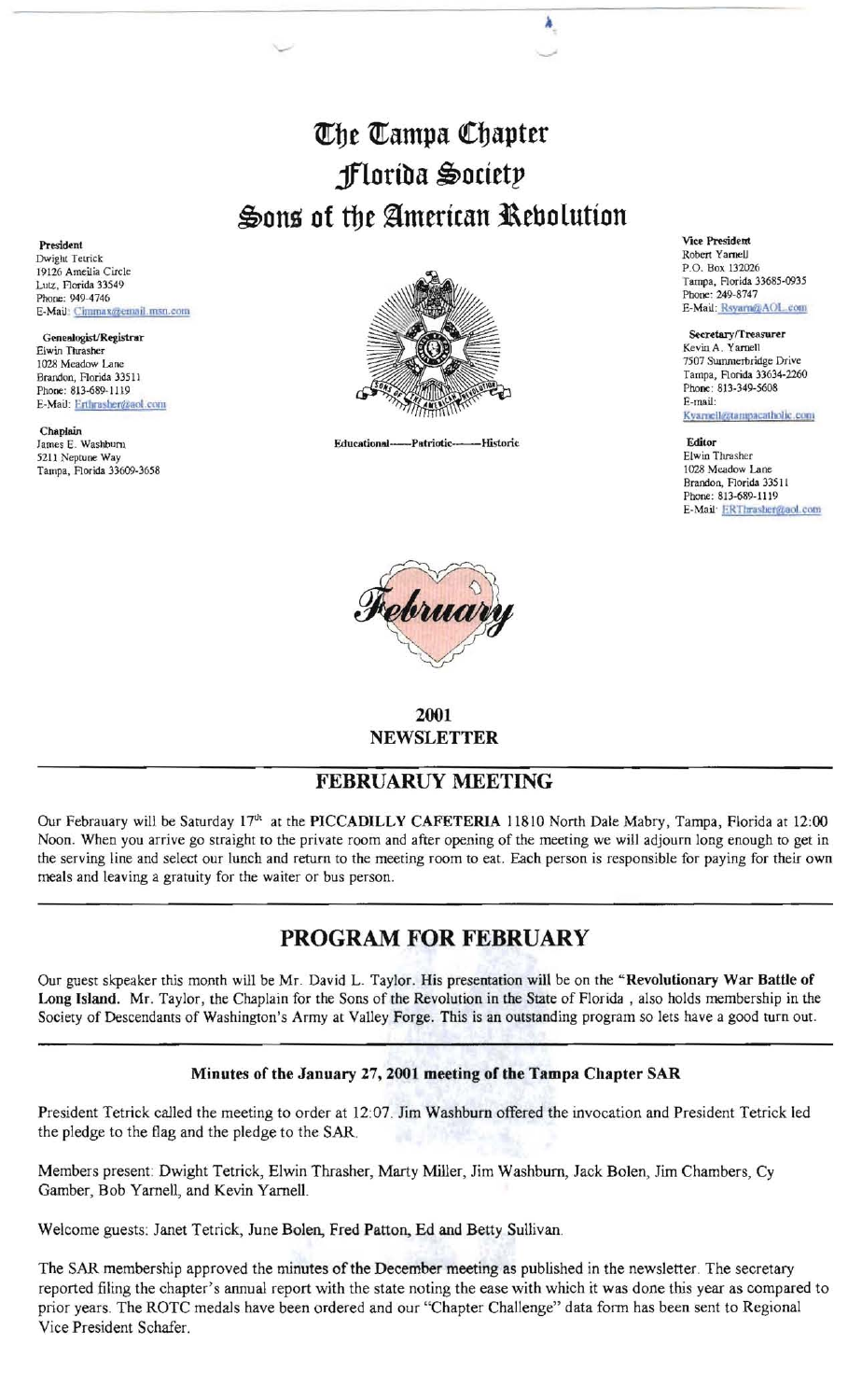The Treasurer reported a balance of \$2, 114.97. Kevin Yarnell has audited the books for 2000. He complemented Marty Miller on his fine work the past few years as treasurer.

President Tetrick presented a medal and certificate of appreciation to Janet Tetrick in gratitude for all her help in working on new member applications.

The meeting recessed for lunch.

President Tetrick reconvened the meeting and introduced Vice President Yarnell who in tum introduced our speaker, Ed Sullivan. Compatriot Sullivan is a past president of the Florida Society and is currently a National Trustee.

Compatriot Sullivan's remarks centered on the larger SAR organization. He began by sharing some of the highlights of the Winter Board of Management meeting for the state society that was held in Gainesville the same weekend as our meeting. He noted especially the Friday night speaker who had shared his experiences as a young boy in Indonesia during the Japanese occupation.

Next, Compatriot Sullivan shared the makeup and workings of first the state society and then the national society. He related to the membership the great strides taken by the state society in the past few years that have made it more responsive to the local chapters. Unfortunately, he was not able to say the same for the national society and alerted the membership to potential problems that exists as a result of a concentration of power in the executive board.

The membership received the information with much interest. A short question period followed.

Compatriot Sullivan then installed the new officers for the year 2001.

Mrs. Sullivan won the 50/50 drawing and graciously donated her half of the winnings to the chapter. Fifteen dollars was thus added to the treasury

President Tetrick led the recessional and Jim Washburn gave the benediction. The meeting adjourned at 1:40.

Respectfully submitted,

Kevin Yamell Chapter Secretary



National Trustee Ed Sullivan addressing The Tampa Chapter SAR at it's January Meeting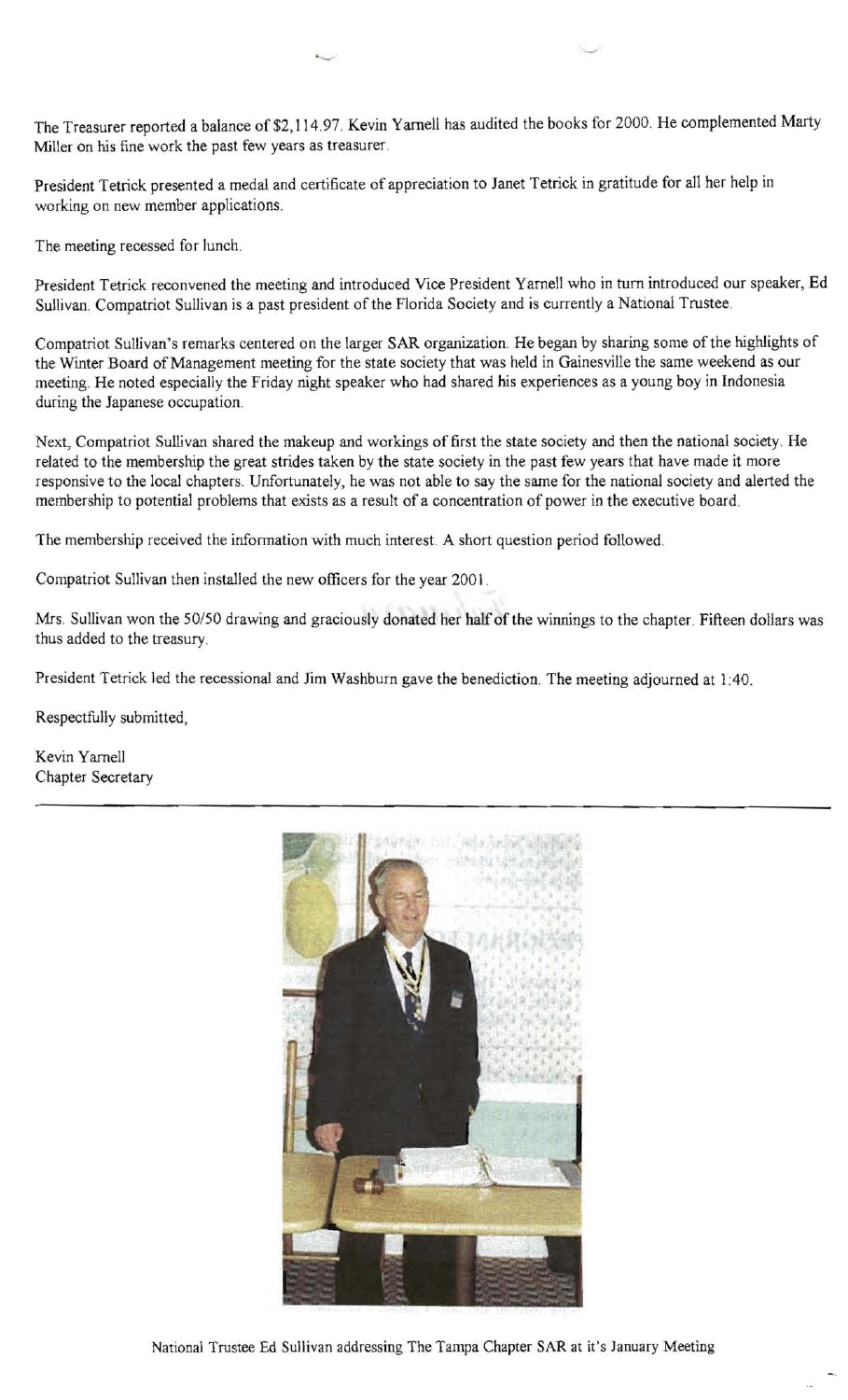

President Dwight Tetrick presenting DAR Jane Tetrick with Certificate of Appreciation for all the help in assistance in preparing membership applications



Officers for 2001 after being sworn in by Compatriot Ed Sullivan

from left to right, Elwin Thrasher, Editor, genealogist/registrar, Dwight Tetrick, President, James Washburn, Chaplain, Robert Yarnell, Vice President, Compatriot Ed Sullivan, and Kevin Yarnell, secretary/treasurer



Claude Richie, Jr. February 12 Kevin Yarnell February 15





Abraham Lincoln February 14th George Washington February 22nd